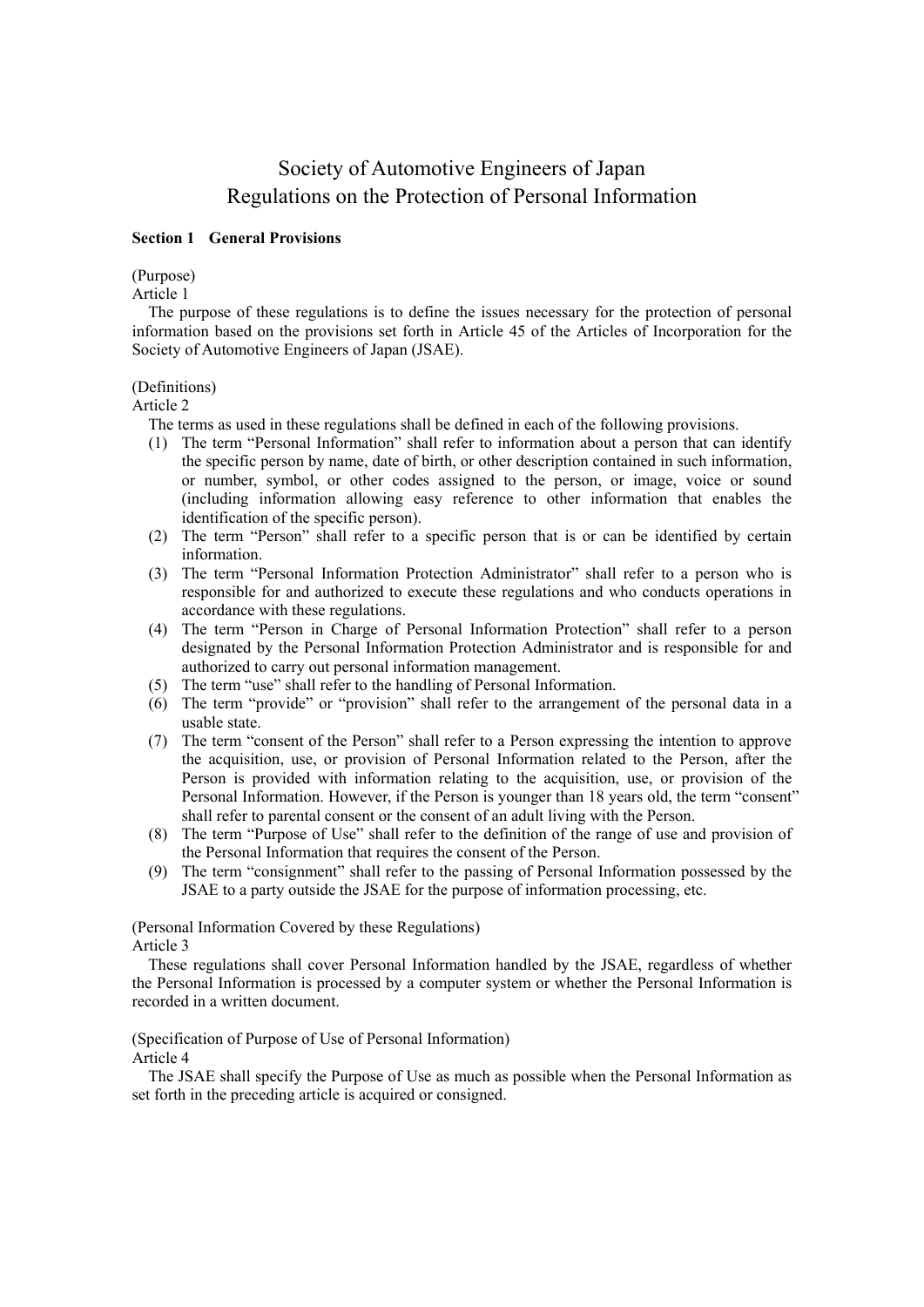## **Section 2 Measures Relating to Acquisition of Personal Information**

(Limitation on Range of Acquisition)

Article 5

Personal Information shall be acquired by clearly determining the Purpose of Use within the scope of legitimate activities by the JSAE, to the extent necessary for achieving the Purpose of Use.

## (Limitation on Acquisition Method)

#### Article 6

Personal Information shall be acquired by legitimate and fair means.

(Prohibition of Acquisition of Personal Information Covering Specific Sensitive Issues) Article 7

Personal Information containing the following types of contents shall not be acquired, used, or provided. However, this shall not apply when clear consent of the Person has been obtained regarding the acquisition, use, or provision of such Personal Information, if it is otherwise defined in laws and regulations, or if the acquisition, use, or provision of such Personal Information is necessary for executing a judicial procedure.

- (1) Issues relating to thought, creed, and religion
- (2) Issues that cause social discrimination such as that related to race, nation, family origin, registered domicile (excluding only information about the prefecture of the registered domicile), physical and mental disorders, criminal record, and the like
- (3) Issues relating to the execution of political rights such as labor's right to organize, collective bargaining, and others
- (4) Issues relating to the exercise of political rights such as participation in a mass demonstration, exercise of the right of petition, and others

## (Measures Related to Direct Acquisition of Personal Information from the Person) Article 8

If Personal Information is acquired from a Person, the Person shall be notified of such acquisition by notifying or disclosing the following minimum contents in writing or by another means, and consent shall be obtained from the Person for acquisition, use, or provision of the Personal Information. However, this shall not apply if it is apparent that the Person has been notified or given access to the following contents.

- (1) Name, professional title and affiliation, and contact of the Personal Information Protection Administrator of the JSAE or the same of a representative
- (2) Purpose of acquisition and use of the Personal Information
- (3) Consignment of the Personal Information to a party outside the JSAE for the purpose of outsourcing information processing, etc., if such consignment is planned
- (4) The person's freedom of choice to provide the Personal Information and possible results of the Personal Information is not provided
- (5) Existence of the right for demanding disclosure of the Personal Information and the right for demanding a correction or deletion of the Personal Information if it is incorrect when disclosed, and specific means for exercising such rights
- (6) Purpose of providing the Personal Information to a third party

(Measures upon Indirect Acquisition of Personal Information from Source other than the Person) Article 9

If personal information is acquired indirectly from a source other than the Person, notification to the Person or public announcement of the minimum contents in the preceding Articles 1 to 6 shall be made in writing or by another means.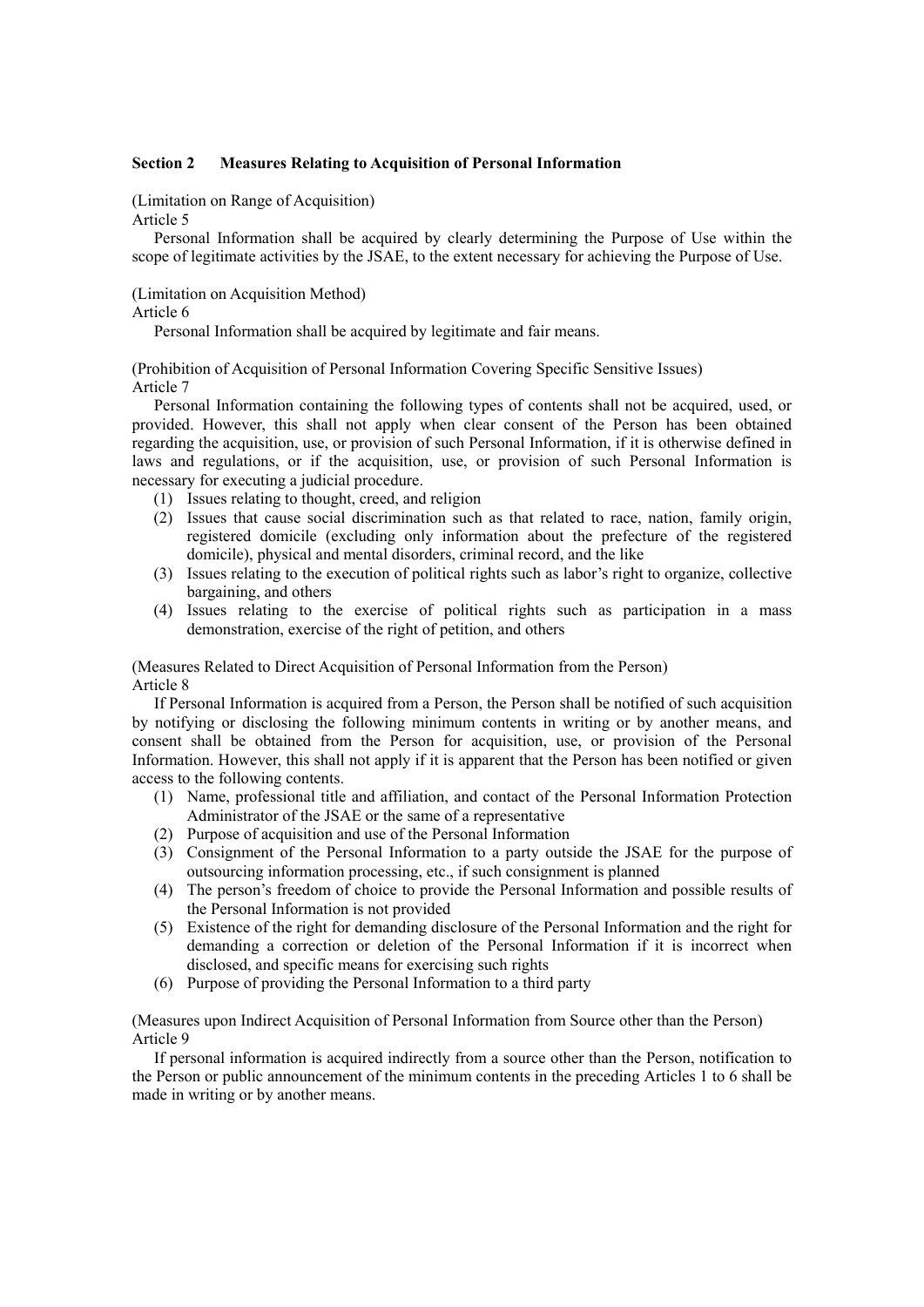### **Section 3 Measures Relating to Use and Provision of Personal Information**

(Principle of Use and Provision)

Article 10

The use or provision of Personal Information shall be within the scope for which consent of the Person is obtained. However, this shall not apply if the use or provision of the Personal Information falls under the provisions in the laws and regulations.

(Measures for Changing Purpose of Use)

Article 11

When changing the Purpose of Use, notification to the Person or public announcement of the contents set forth in Article 8 concerning the changed Purpose of Use shall be made in writing or by another means.

#### **Section 4 Obligation of Proper Management of Personal Information**

(Maintenance of Accuracy of Personal Information)

Article 12

Personal Information shall be managed accurately and up-to-date information shall be maintained within the scope necessary in accordance with the Purpose of Use.

(Ensuring Safety of Use of Personal Information)

Article 13

Reasonable safety measures shall be implemented from the technical and organization aspects against unauthorized access to Personal Information or risks such as loss, destruction, manipulation, or leakage of the Personal Information.

(Responsibility of Person Related to Confidentiality of Personal Information)

Article 14

Anyone engaged in the acquisition, use, or provision of Personal Information shall observe the provisions in the laws and regulations (including these regulations), and perform these duties while exercising adequate care to ensure the confidentiality of the Personal Information.

(Measures Relating to Consignment of Personal Information)

Article 15

When the JSAE provides Personal Information to a party outside the JSAE for the purpose of information processing, etc., the JSAE shall select a party capable of maintaining a sufficient level of protection for the Personal Information. The JSAE shall secure compliance with the instructions of the Personal Information Protection Administrator, maintenance of confidentiality relating to the Personal Information or relating to re-provision of the Personal Information, and the division of responsibilities if an accident occurs by concluding an agreement, etc. Further, the JSAE shall also ensure that the Personal Information is returned or erased when the agreement expires.

## **Section 5 Rights of Person Relating to that Person**'**s Information**

(Rights of Person Relating to that Person's Information) Article 16

If a Person requests disclosure of information related to that person, the JSAE shall disclose the information within one month in principle.

However, this shall apply only when it is verified through the contents of the information and identity verification that such a request has been made by the Person. Alternatively, after disclosure, if it is found that disclosed information includes false information and the Person requests correction or deletion of such false information, the JSAE shall comply with such request within one month in principle.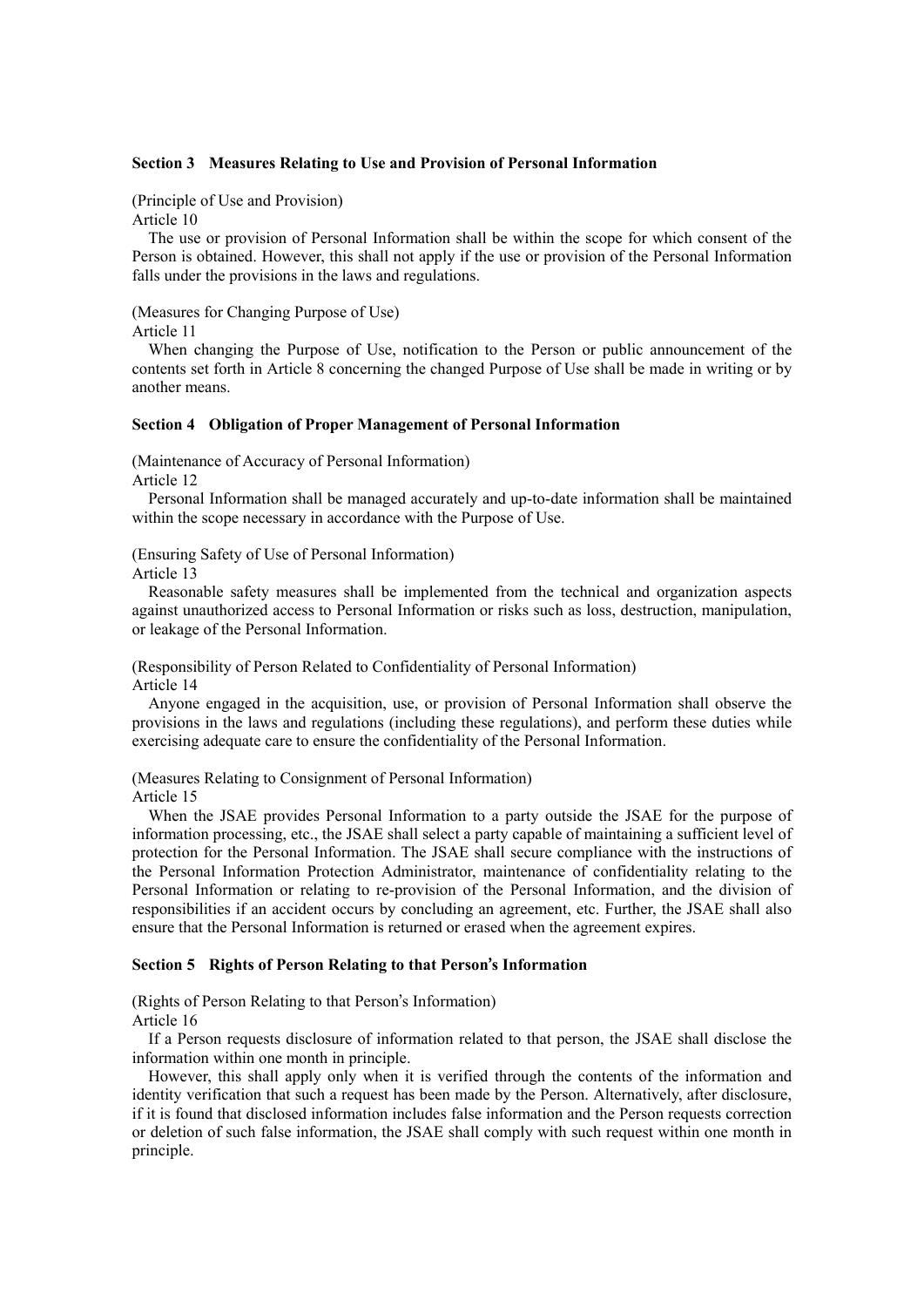2 In the preceding paragraph, if compliance with the request requires more than one month, the JSAE shall notify the Person of the delay and the time period for which the request can be satisfied.

# (Right of Refusal of Providing Information to Third Party)

Article 17

If a Person refuses to allow the provision of Personal Information possessed by the JSAE to a third party, the JSAE shall comply with this refusal. However, this shall not apply when the provision of the Personal Information is necessary for protection of the public benefit or proper management of the Personal Information possessed by the JSAE.

## **Section 6 Organization and Responsibility for Implementation**

(Personal Information Protection Administrator)

Article 18

The secretariat shall assign one person as a Personal Information Protection Administrator and have that person fulfill the duties as the Personal Information Protection Administrator.

(Responsibilities of Personal Information Protection Administrator) Article 19

The Personal Information Protection Administrator shall understand and comply with the contents set forth in these regulations. Further, the Personal Information Protection Administrator shall be responsible for ensuring that the persons engaging in acquisition, use, or provision of Personal Information understand the regulations, for arranging educational training for compliance with these regulations, and for implementing safety measures and measures for dissemination of the contents of these regulations, etc.

(Selection of Persons in Charge of Personal Information Protection Administrator) Article 20

The Personal Information Protection Administrator shall assign the necessary number of persons from the secretariat as the Person in Charge of Personal Information Protection, person in charge of contacts for handling complaints and consulting, and person in charge of the server, and shall ensure that these persons execute the required duties.

(Person in Charge of Personal Information Protection)

Article 21

The Person in Charge of Personal Information Protection shall understand and comply with the contents set forth in these regulations. Further, the Person in Charge of Personal Information Protection shall be responsible for ensuring that the persons engaging in acquisition, use, or provision of Personal Information understand the regulations, and for implementing safety measures and measures for dissemination of the contents of these regulations, etc.

2 The Person in Charge of Personal Information Protection shall understand and comply with the contents set forth in these regulations. Further, the Person in Charge of Personal Information Protection shall also be responsible for planning and implementing the educational training to ensure that employees and people equivalent to employees comply with these regulations.

(Person in Charge of Contacts for Handling Complaints and Consulting) Article 22

The Person in charge of contact for handling complaints and consulting shall understand and comply with the contents set forth in these regulations. Further, the person in charge of contacts for handling complaints and consulting shall be responsible for receiving and handling inquiries and complaints from JSAE members and the like relating to Personal Information. The person in change of contacts for handling complaints and consulting shall also be responsible for analyzing the